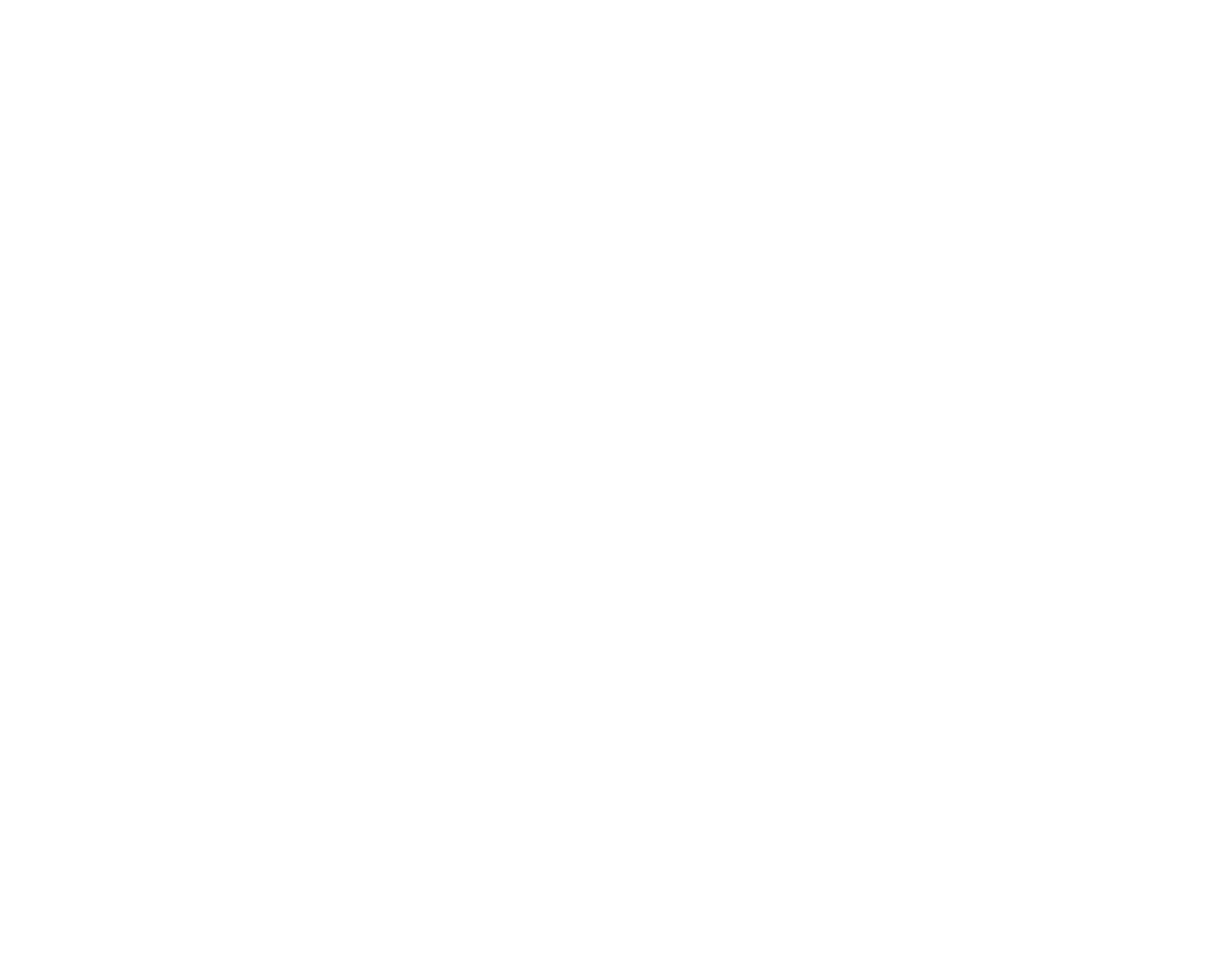- **C+J** 90
- 66
- 93
- 98
- -73
- 58
- 80

## $\boldsymbol{0}$

- $\boldsymbol{0}$
- 
- $\boldsymbol{0}$
- 0
- $\boldsymbol{0}$
- $\boldsymbol{0}$
- $\boldsymbol{0}$  $\boldsymbol{0}$
- $\boldsymbol{0}$
- 0
- 0